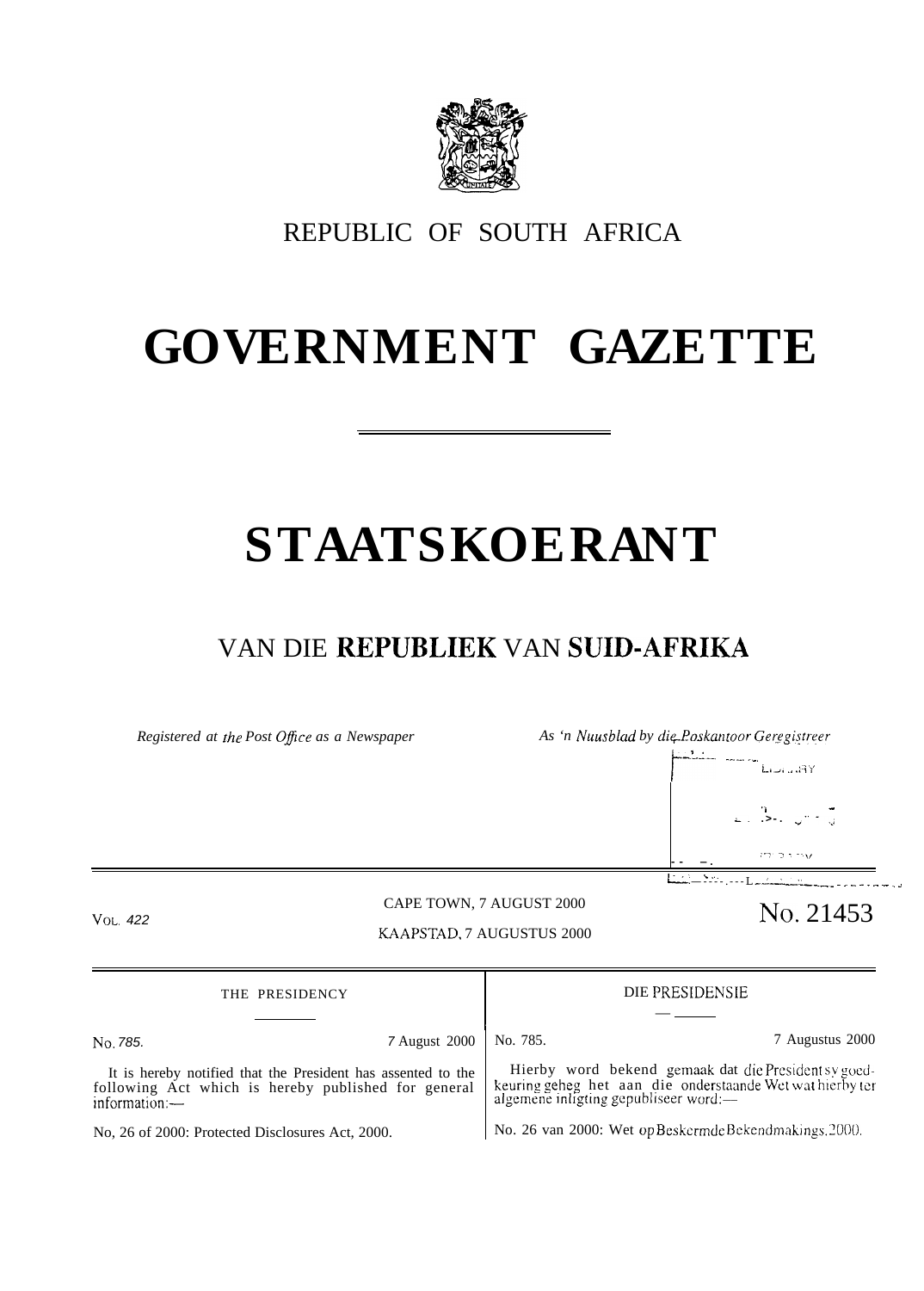*(English text signed by the president.) (Assented to 1 August 2000.)*

## **ACT**

To **make provision for procedures in terms of which employees in both the private and the public sector may disclose information regarding unlawful or irregular conduct by their employers or other employees in the employ of their employers; to provide for the protection of employees who make a disclosure which is protected in terms of this Act; and to provide for matters connected therewith.**

#### PREAMBLE

Recognising that—

- the-Bill of Rights in the Constitution of the Republic of South Africa, 1996, enshrines the rights of all people in the Republic and affirms the democratic values of human dignity, equality and freedom;
- . section 8 of the Bill of Rights provides for the horizontal application of the rights in the Bill of Rights, taking into account the nature of the right and the nature of any duty imposed by the right;
- . criminal and other irregular conduct in organs of state and private bodies are detrimental to good, effective, accountable and transparent governance in organs of state and open and good corporate governance in private bodies and can endanger the economic stability of the Republic and have the potential to cause social damage;

And bearing in mind that—

- . neither the South African common law nor statutory law makes provision for mechanisms or procedures in terms of which employees may, without fear of reprisals, disclose information relating to suspected or alleged criminal or other irregular conduct by their employers, whether in the private or the public sector;
- every employer and employee has a responsibility to disclose criminal and any other irregular conduct in the workplace;
- every employer has a responsibility to take all necessary steps to ensure that employees who disclose such information are protected from-any reprisals as a result of such disclosure;

#### And in order to—

- create a culture which will facilitate the disclosure of information by employees relating to criminal and other irregular conduct in the workplace in a responsible manner by providing comprehensive statutory guidelines for the disclosure of such information and protection against any reprisals as a result of such disclosures;
- promote the eradication of criminal and other irregular conduct in organs of state and private bodies,

**B** E IT THEREFORE EN-ACTED by the Parliament of the Republic of South Africa, as follows: as follows:—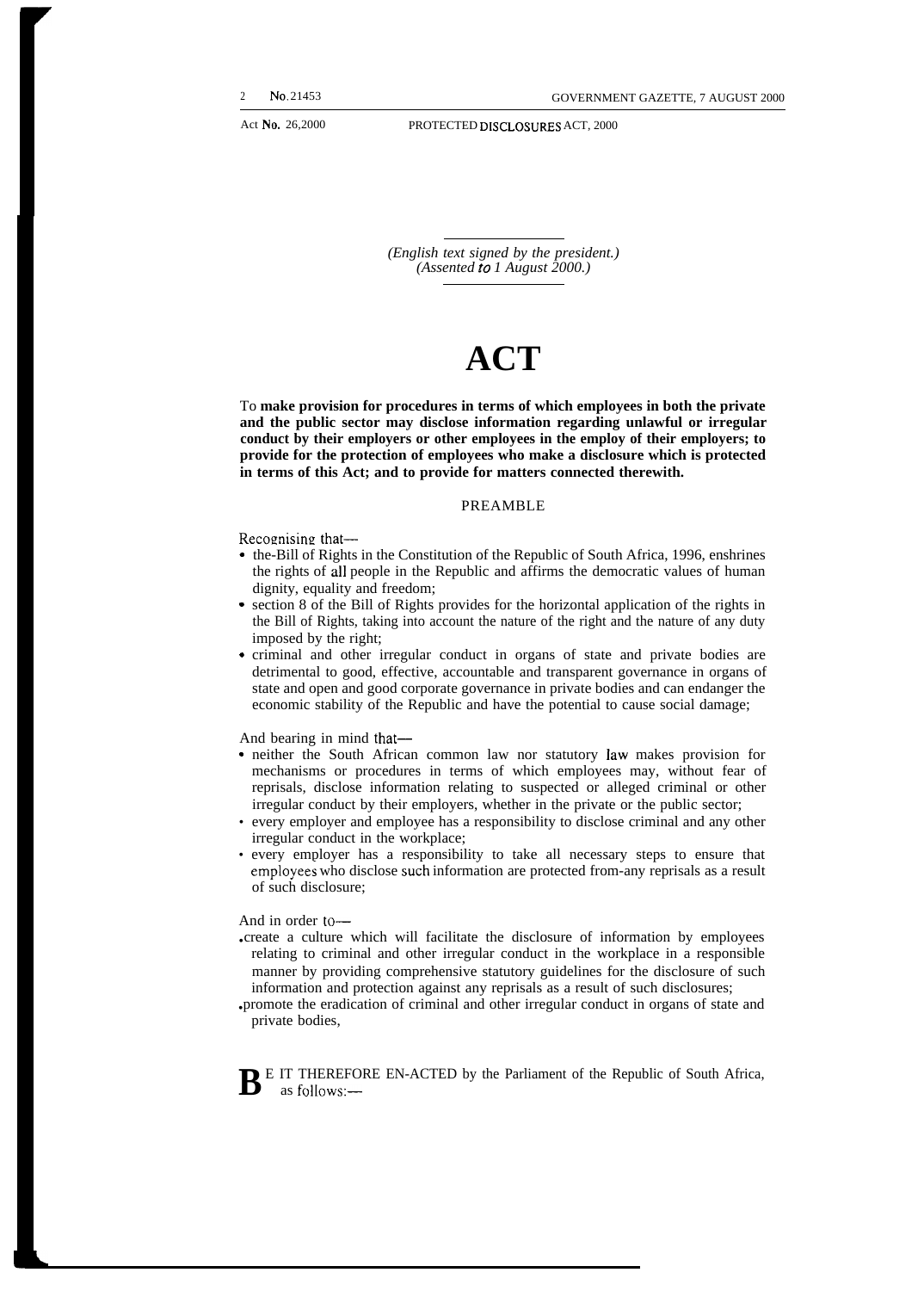#### **Definitions**

**1.** In *this Act,* unless the context otherwise indicates—

- (i) *"disclosure"* means any disclosure of info, mation regarding any conduct of an *employer,* or an *employee* of that *employer,* made by any *employee* who has reason to believe that the information concerned shows or tends to show one or 5 more of the following:
	- (a) That a criminal offence has been committed, is being committed or is likely to be committed;
	- *(b)* that a person has failed, is failing or is likely to fail to comply with any legal obligation to which that person is subject; 10
	- *(c)* that a miscarriage of justice has occurred, is occurring or is likely to occur;
	- *(d)* that the health or safety of an individual has been, is being or is likely to be endangered;
	- *(e)* that the environment has been, is being or is likely to be damaged; 15
	- *(f)* unfair discrimination as contemplated in the Promotion of Equality and Prevention of Unfair Discrimination Act, 2000 (Act No, 4 of 2000); or
	- $(g)$  that any matter referred to in paragraphs  $(a)$  to  $(f)$  has been, is being or is likely to be deliberately concealed; (i)
- (ii) *"employee"* means— 20

 $(a)$  any person, excluding an independent contractor, who works for another person or for the State and who receives, or is entitled to receive, any remuneration; and

*(b)* any other person who in any manner assists in carrying on or conducting the business of an *employer; (x) 25*

- (iii) *"employer"* means any person—
	- (a) who employs or provides work for any other person and who remunerates or expressly or tacitly undertakes to remunerate that other person; or
	- (b) who permits any other person in any manner to assist in the carrying on 30 or conducting of his, her or its business,

including any person acting on behalf of or on the authority of such employer;  $(ix)$ 

- (iv), "impropriety" means any conduct which falls within any of the categories referred to in paragraphs *(a)* to (g) of the definition of *"disclosure",* irrespective 35 of whether or not—
	- *(a)* the impropriety occurs or occurred in the Republic of South Africa or elsewhere; or
	- *(b)* the law applying to the impropriety is that of the Republic of South Africa or of another country;  $(vi)$  40
- (v) *"Minister"* means the Cabinet member responsible for the administration of Justice; (v)
- (vi) *"occupational detriment",* in relation to the working environment of an *emp[oyee,* means—
	- *(a)* being subjected to any disciplinary action; 45
	- *(b)* being dismissed, suspended, demoted, harassed or intimidated;
	- *(c)* being transferred against his or her will;
	- *(d)* being refused transfer or promotion;
	- *(e)* being subjected to a term or condition of employment or retirement which is altered or kept altered to his or her disadvantage; 50
	- *(fl* being refused a reference. or being provided with an adverse reference, from his or her *employer;*
	- *('g)* being denied appointment to any employment, profession or ofllce;
	- *(h)* being threatened with any of the actions referred to paragraphs  $(a)$  to  $(g)$ above; or 55
	- *(i)* being otherwise adversely affected in respect of his or her employment, profession or ollicc, **including** employment opportunities and work security; (ii)
- (vii) *"organ of state"* means—
	- (a) any department of state or administration in the national or provincial 60 sphere of government or any municipality in the local sphere of government; or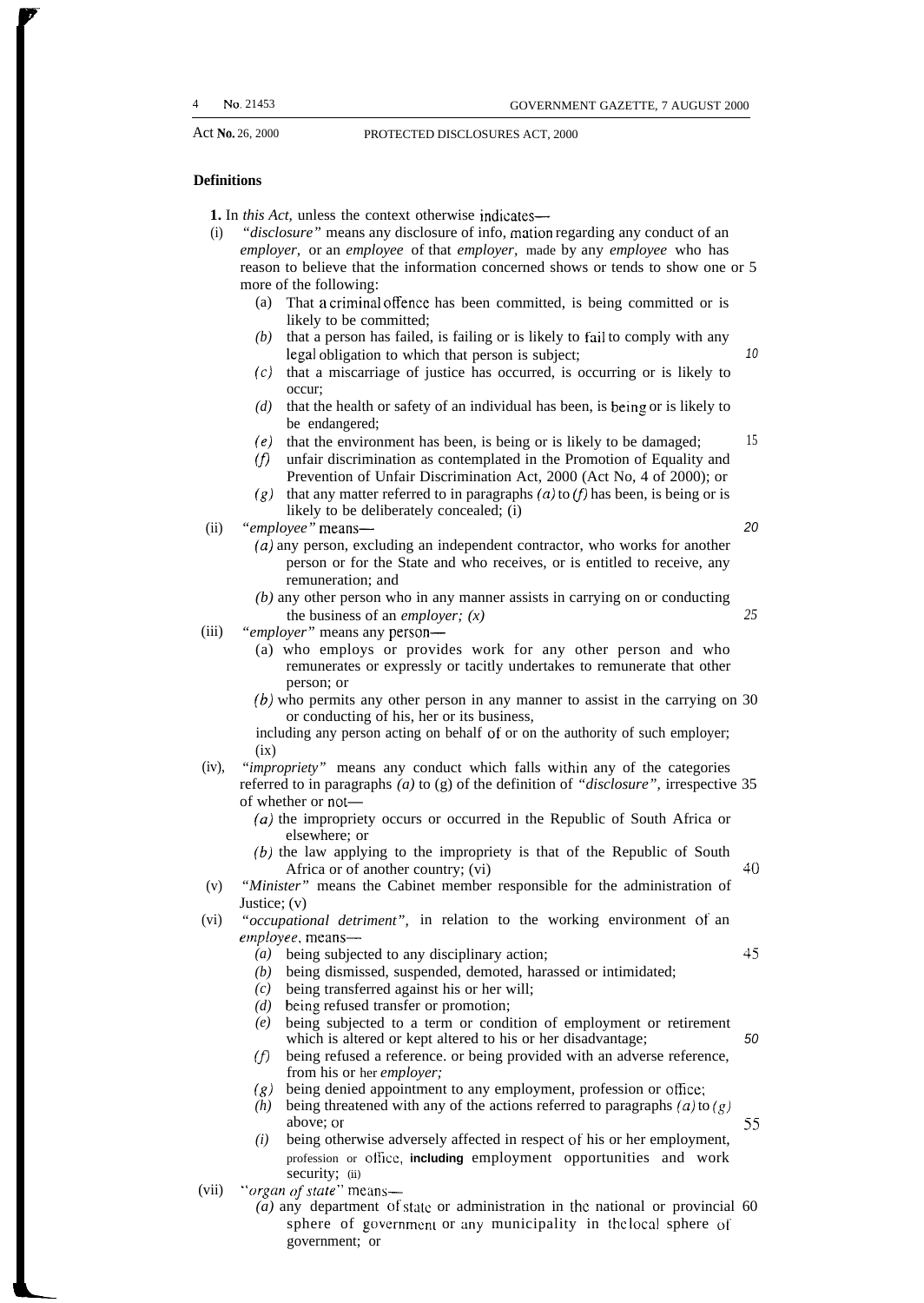- $(b)$  any other functionary or institution when—
	- (i) exercising a power or performing a duty in terms of the Constitution or a provincial constitution; *or*
	- (ii) exercising a public power or performing a public function in  $terms of any legislation; (vii)$   $5$
- (viii) *"prescribed"* means prescribed by regulation in terms of section 10; (viii)
- (ix) *"protected disclosure"* means a *disclosure* made to-
	- *(a)* a Iegal adviser in accordance with section 5;
	- *(b)* an *employer* in accordance with section 6;
	- $(c)$  a member of Cabinet or of the Executive Council of a province in 10 accordance with section 7;
	- *(d)* a person or body in accordance with section 8; or
	- (e) any other person or body in accordance with section 9,
	- but does not include a *disclosure—*
	- *(i)* in respect of which the *employee* concerned commits an otience by 15 making that *disclosure;* or
	- (ii) made by a legal adviser to whom the information concerned was disclosed in the course of obtaining legal advice in accordance with section 5; (iii)
- (x) *"this Act"* includes any regulation made in terms of section 10. (iv) 20

#### **Objects and application of Act**

2. (1) The objects of this *Act* are—

- $(a)$  to protect an *employee*, whether in the private or the public sector, from being subjected to an *occupational detriment* on account of having made a *protected disclosure; 25*
- *(b)* to provide for certain remedies in connection with any *occupational detriment* suffered on account of having made a *protected disclosure;* and
- (c) to provide for procedures in terms of which an *employee* can, in a responsible manner, disclose information regarding *improprieties* by his or her *employer,*

(2) *This Act* applies to any *protected disclosure* made after the date on which this 30 section comes into operation, irrespective of whether or not the *impropriety* concerned has occurred before or after the said date.

(3) Any provision in a contract of employment or other agreement between an *employer* and an *employee* is void in so far as it—

- *(a)* purports to exclude any provision of *this Act,* including an agreement to 35 refrain from instituting or continuing any proceedings under *this Act* or any proceedings for breach of contract; or
- *(b) (i)* purports to preclude the *employee;* or

(ii) has the effect of discouraging the *employee,* 40 from making a *protected disclosure.*

#### **Employee making protected disclosure not to be subjected to occupational detriment**

3. No *employee* may be subjected to any *occupational detriment* by his or her *employer* on account, or partly on account, of having made a *protected disclosure. 45*

#### **Remedies**

4. (]) Any *employee* who has been subjected, is subject or may be subjected, to an *occupational detriment* in breach of section 3, may—

- (a) approach any court having jurisdiction, including the Labour Court established by section 15 I of the Labour Relations Act, 1995 (Act No. 66 of 1995), 50 for appropriate relief; or
- *(b)* pursue any other process allowed or prescribed by any law.

(2) For the purposes of the Labour Relations Act, 1995, including the consideration of any matter emanating from this Act by the Labour Court—

*(a)* any dismissal in breach of section 3 is deemed [o be an automatically unfair 55 dismissal as contemplated in section 187 of that Act, ond the dispute about such a dismissal must follow the procedure set out in Chapter VIII of that Act; and

.—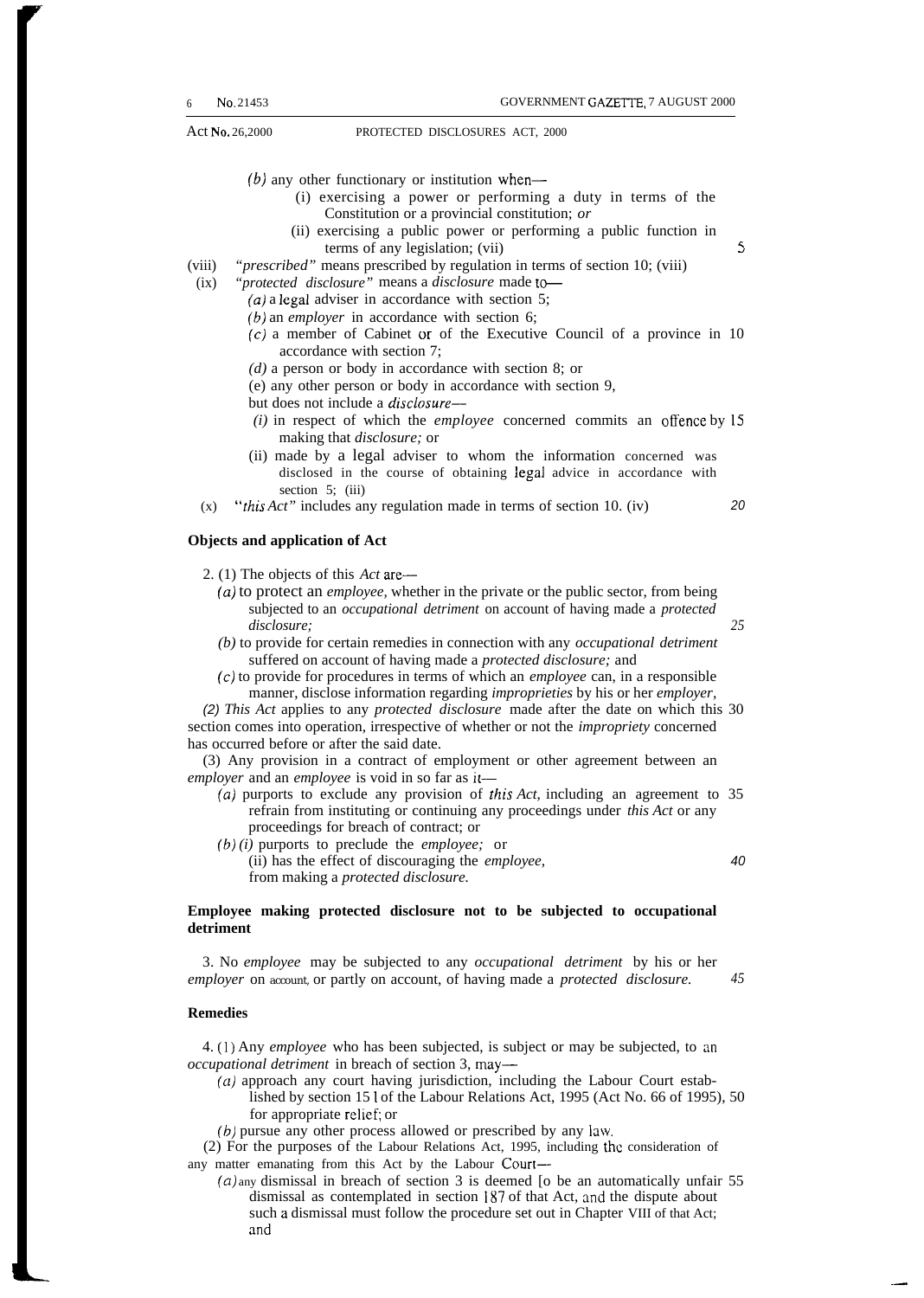*(b)* any other *occupational detriment* in breach of section 3 is deemed to be an unfair Iabour practice as contemplated in Part B of Schedule 7 to that Act, and the dispute about such an unfair labour practice must follow the procedure set out in that Part: Provided that if the matter fails to be resolved through conciliation, it may be referred to the Labour Court for adjudication.

(3) Any *employee* who has made a *protected disclosure* and who reasonably believes that he or she may be adversely affected on account of having made that *disclosure,* **must, at** his or her request and if reasonably possible or practicable, be transferred from the post or position occupied by him or her at the time of the *disclosure* to another post or position in the same division or another division of his or her *employer* or, where the person making the *disclosure* is employed by an *organ of state,* to another *organ of state.* 10

*(4)* The terms and conditions of employment of a person transferred in terms of subsection (2) may not, without his or her written consent, be less favorable than the terms and conditions applicable to him or her immediately before his or her transfer.

#### **Protected disclosure to legal adviser**

5. Any *disclosure* made—

(a) to a legal practitioner or to a person whose occupation involves the giving of legal advice; and

*(b)* with the object of and in the course of obtaining legal advice, is a *protected disclosure.*

#### **Protected disclosure to employer**

- 6. (1) Any *disclosure* made in good faith—
	- *(a)* and substantially in accordance with any procedure *prescribed,* or authorised by the *employee's employer* for reporting or otherwise remedying the *impropriety* concerned; or
	- (b) to the *employer* of the *employee,* where there is no procedure as contemplated in paragraph (a),

is a *protected disclosure.*

*(2)* Any *employee* who, in accordance with a procedure authorised by his or her *employer,* makes a *disclosure* to a person other than his or her *employer,* is deemed, for 30 the purposes of *rhis Act,* to be making the *disclosure* to his or her *employer.*

#### **Protected disclosure to member of Cabinet or Executive Council**

7. Any *disclosure* made in good faith to a member of Cabinet or of the Executive Council of a province is a *protected disclosure* if the *employee's employer* is—

- (a) an individual appointed in terms of legislation by a member of Cabinet or of 35 the Executive Council of a province;
- *(b)* a body, the members of which are appointed in terms of legislation by a member of Cabinet or of the Executive Council of a province; or

(c) an *organ of state* falling within the area of responsibility of the member concerned. 40

#### **Protected disclosure to certain persons or bodies**

- 8. (1) Any *disclosure* made in good faith to—
	- $(a)$  the Public Protector;

(b) the Auditor-General; or

(c) a person or body *prescribed* for purposes of this section; and

in respect of which the *employee* concerned reasonably believes that—

(i) the relevant *impropriety* falls within any description of matters which, in the ordinarv course are dealt with bv the nerson or bodv concerned: and

20

15

5

25

45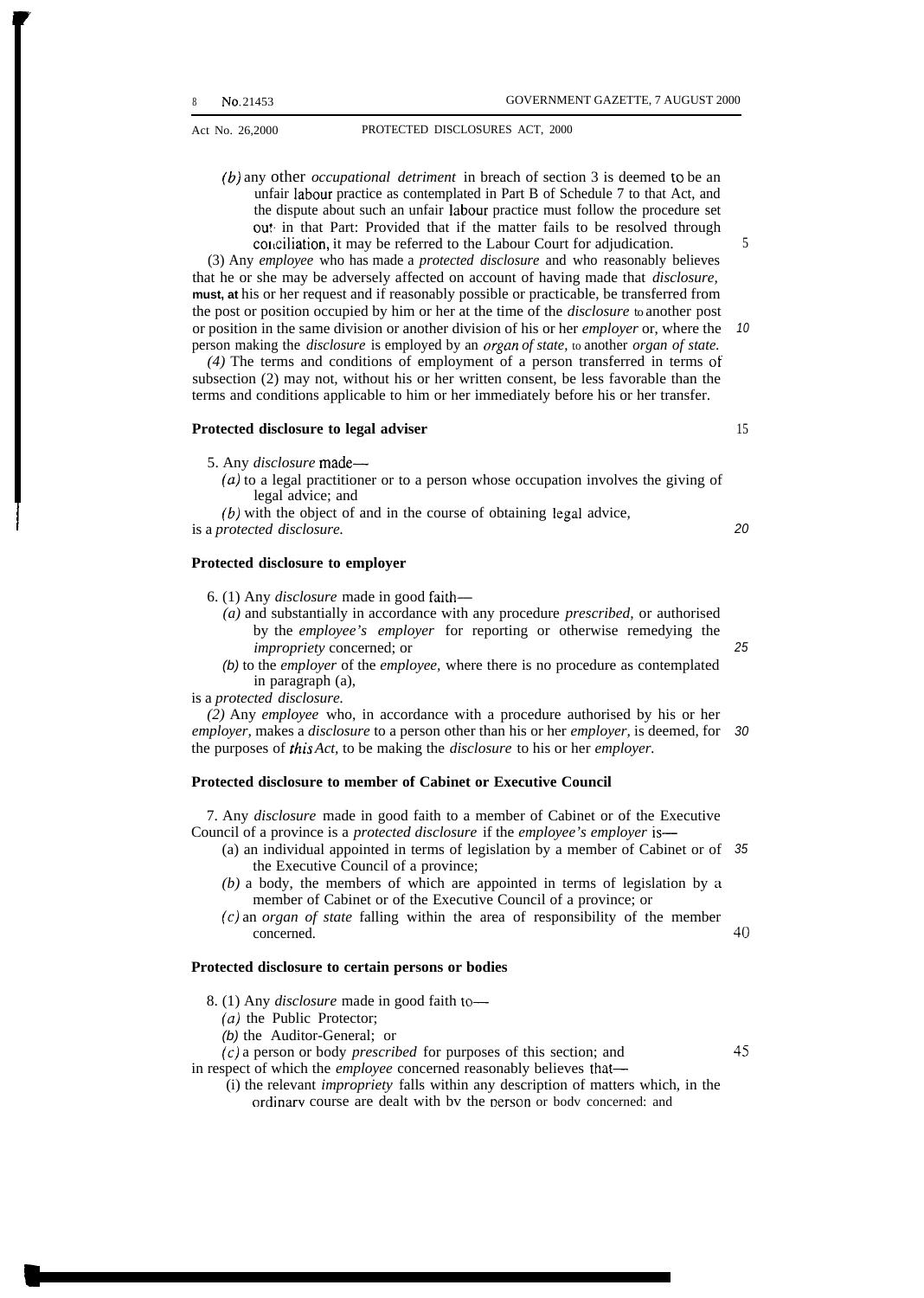(ii) the information disclosed, and any allegation contained in it, are substantially tree,

is a *protected disclosure.*

*(2)* A person or body referred to in, or *prescribed* in terms of, subsection(1) who is of the opinion that the matter would be more appropriately dealt with by another person or body referred to in, or *prescribed* in terms of, that subsection, must render such assistance to the *employee* as is necessary to enable that *employee* to comply with this section. 5

#### **General protected disclosure**

- 9. (1) Any *disclosure* made in good faith by an *employee—*
	- *(a)* who reasonably believes that the information disclosed, and any allegation contained in it, are substantially true; and
	- *(b)* who does not make the *disclosure* for purposes of personal gain, excluding any reward payable in terms of any law;

is a *protected disclosure* if—

- (i) one or more of the conditions referred to in subsection (2) apply; and
- (ii) in all the circumstances of the case, it is reasonable to make the *disclosure.*
- $(2)$  The conditions referred to in subsection  $(1)(i)$  are—
- (a) that at the time the *employee* who makes the *disclosure* has reason to believe that he or she will be subjected to an *occupational detriment* if he or she makes 20 a *disclosure* to his or her *employer* in accordance with section 6;
- *(b)* that, in a case where no person or body is *prescribed* for the purposes of section 8 in relation to the relevant *impropriety*, the *employee* making the *disclosure* has reason to believe that it is likely that evidence relating to the *impropriety will* be concealed or destroyed if he or she makes the *disclosure* to his or her *employe~* 25
- *(c)* that the *employee* making the *disclosure* has previously made a *disclosure* of substantially the same information to—
	- (i) his or her *employer*; or
	- (ii) a person or body referred to in section 8,
	- in respect of which no action was taken within a reasonable period after the *disclosure;* or
- *(d)* that the *impropriety* is of an exceptionally serious nature.

(3) In determining for the purposes of subsection  $(1)(ii)$  whether it is reasonable for the *employee* to make the *disclosure,* consideration must be given to- 35

- (a) the identity of the person to whom the *disclosure is* made;
- *(b)* the seriousness of the *impropriety;*
- *(c)* whether the *impropriety is* continuing or is likely to occur in the future;
- *(d)* whether the *disclosure* is made in breach of a duty of confidentiality of the *employer* towards any other person;
- (e) in a case falling within subsection (2)(c), any action which the *employer* or the person or body to whom the *disclosure* was made, has taken, or might reasonably be expected to have taken, as a result of the previous *disclosure*;
- $(f)$  in a case falling within subsection  $(2)(c)(i)$ , whether in making the *disclosure* to the *employer* the *employee* complied with any procedure which was authorised by the *employer*; and 45
- (g) the public interest.

(4) For the purposes of this section a subsequent *disclosure* may be regarded as a *disclosure* of substantially the same information referred to in subsection  $(2)(c)$  where such subsequent *disclosure* extends to information concerning an action taken or not 50taken by any person as a result of the previous *disclosure.*

10

15

30

40